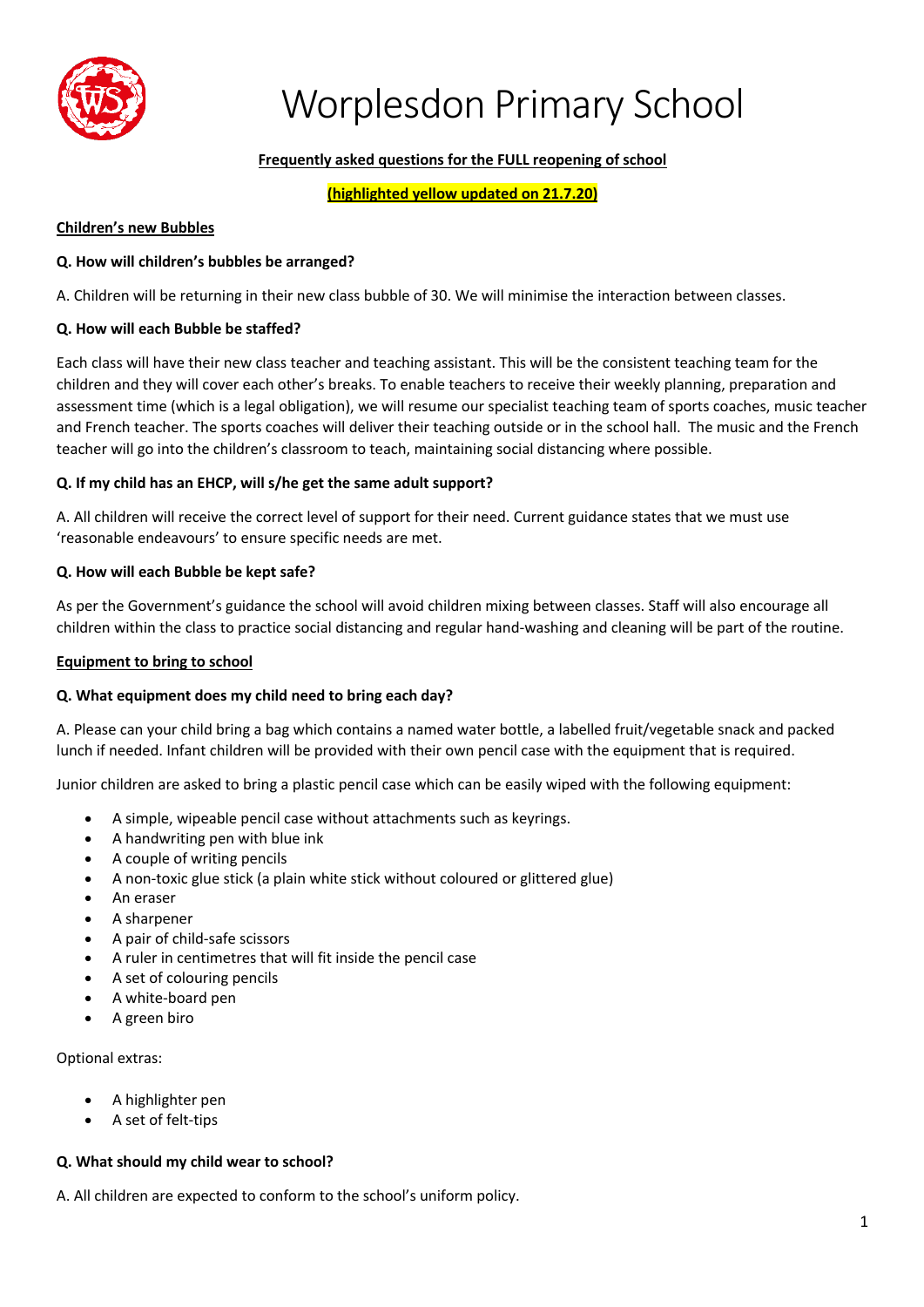

## **Q. Does my child need to bring a PE kit to school?**

A. No, we need to avoid bags remaining overnight so that the cleaning programme can be carried out thoroughly. The teaching team will inform you of your child's PE session and we ask that the children to come to school in their PE kit on that day. Please make sure that this conforms to our school uniform policy and is warm for outdoor sport.

## **Q. Can my child bring a mobile phone to school?**

A. We continue to discourage children from bringing mobile phones to school however if it is necessary, they must hand into the office as normal. The office team will have a labelled plastic bag and your child will be asked to place their phone into the opened bag. On collection, the office member of staff will take out the phone with a gloved hand and will pass to your child.

#### **Attendance**

## **Q. How will you register my child in school?**

A. We will be using our electronic registration system (Study Bugs) to register the pupils.

## **Q. Are all children expected to return to school?**

Yes, the government have stated that they expect all children to return. We will resume our Attendance Policy for the start of the autumn term.

#### **Drop off arrangements**

#### **Q. What time should I drop my child off at school?**

A. We are staggering drop off to enable social distancing.

Those children in Water and Fire houses should arrive between 8.30-8.45am.

Those children in Earth and Air houses should arrive between 8.45-9.00am.

Our new children arriving in reception and year 3 for September will be allocated a house before the start of term and this will be communicated by the end of term.

Please note: a separate document will be created for Early Brid & Night owls Club however opening time will remain at 7.45am.

# **Q. Will childminders bringing children with different house groups and therefore different start times be able to drop them all off at once?**

A. Yes, there are always exceptions. We ask for parents / child minders to contact us directly.

# **Q. How will I drop off my infant child?**

A. The green pedestrian gates will open at 08.30am. Parents are asked to keep to the left and to keep 2 metres away from the person in front of them. All parents will walk past the PAC on the left then enter the reception gate, moving slowly past the classrooms until you reach your child's classroom. We ask that you say goodbye to your child swiftly so that the line can continue to move slowly. Please follow the route around the edge of the infant playground and exit the playground via the wooden gate that leads directly onto the main path; once on the path, parents will head towards the green gate, leaving on the left side. We ask that any younger siblings who are with you are carefully supervised and do not use the playground equipment.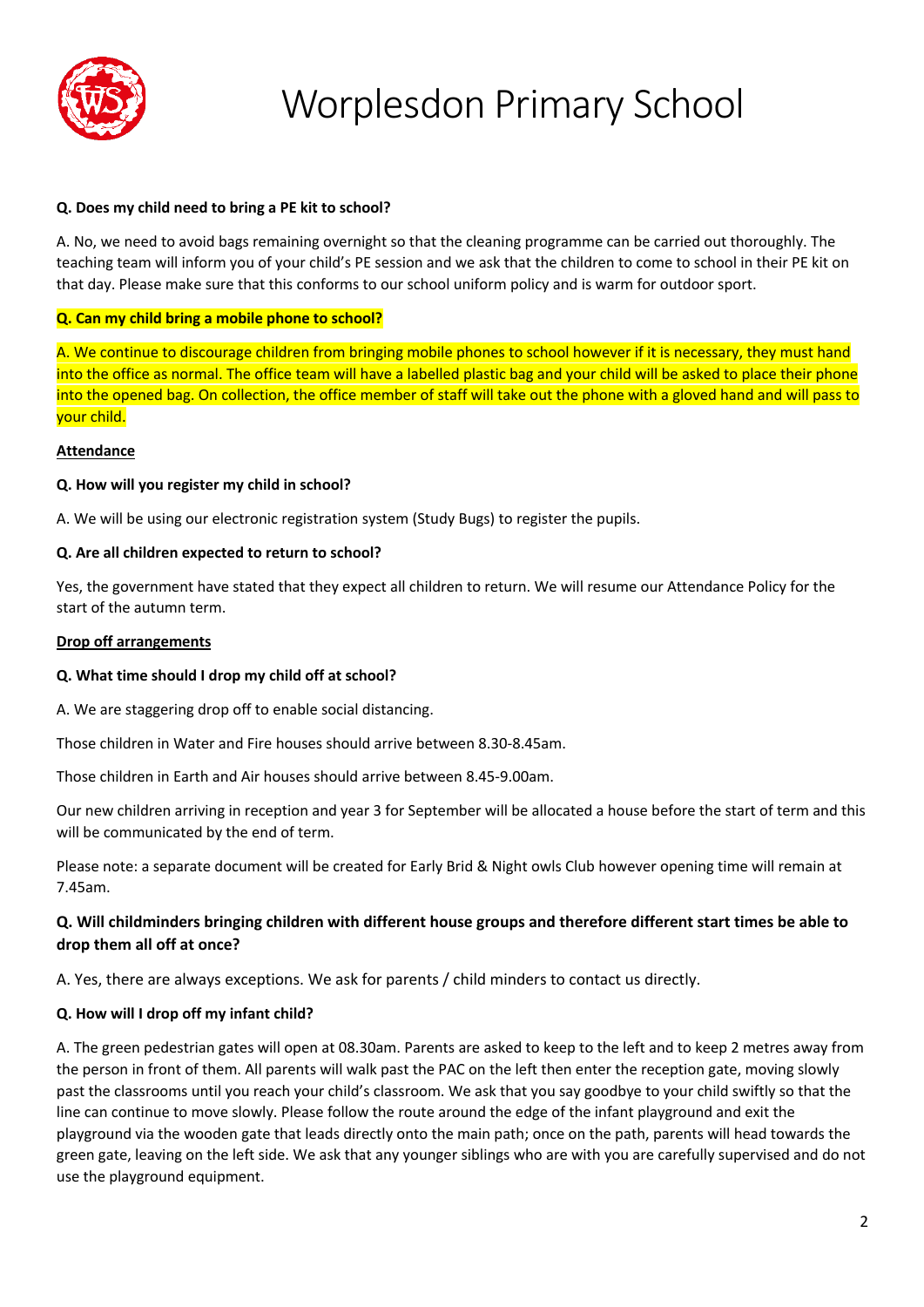

Parents of Year 2 children will walk around the playground and turn left onto the new Year 2 play area via the path near Finches class. They will drop off their child then will walk on the left-hand side of the path back towards the main gate.

On exiting the main gate, parents who need to turn left onto Envis Way are asked to cross at Steve's crossing and then take a left turn. Those who need to walk to the right must remain on the pavement side nearest school and walk right towards Louis Fields.

## **Q. What if my infant child is anxious and does not want to go in?**

A. We understand that with all the preparation in the world, some children may still be anxious. We ask that if this happens, you continue to follow the route around but instead of turning right to go towards the gates, you turn left and walk towards the field. This will give you and your child time to chat through their concerns without other children and parents nearby. On the first few days, there will be additional staff to support you if that is helpful. Once your child is ready, please join the back of the line.

## **Q. How will I drop off my junior child?**

A. There will be no access to vehicles along the drive. We ask parents to walk down the left hand side of the drive towards the junior playground double gates where there will be staff to greet you. We ask you to swiftly drop your child off at the gate and then return down the drive way keeping to the left through the car park and onto the path to leave the school site. Junior children will go straight to their classrooms.

On exiting the driveway, parents who need to turn left onto Envis Way are asked to cross at Steve's crossing and then talk a left turn. Those who need to walk to the right must remain on the pavement and walk right towards Louis Fields.

#### **Q. What if my junior child is anxious and does not want to go in?**

A. We understand that with all the preparation in the world, some children may still be anxious. We ask that if this happens, you continue to follow the route around but instead of turning back up the drive, you wait to the right of the main playground gate. This will give you and your child time to chat through their concerns without other children and parents nearby. On the first few days, there will be additional staff to support you if that is helpful. Once your child is ready, please join the back of the line.

#### **Q. Will there be a staggered approach to reduce congestion and thus prevent social distancing?**

A. Yes. We have introduced separate routes and times for different groups of children (according to their houses) to ensure social distancing is adhered to.

#### **Q. Can I communicate with staff at drop off?**

A. We would prefer parents to keep communication to the minimum so that we can get the children into their classroom as quickly and safely as possible. Please use email communication as much as possible, remembering to copy in the office team if your email is sent late at night or first thing in the morning as the staffing team may not have had time to see your email.

#### **Q. Where should children park their bikes and scooters?**

A. Infant children should dismount and push their scooter / bike around the one way system, passing to their parent as they go into class. We ask that parents continue around the one way system and park in the bike shed on their way out of the site.

A. Junior children should dismount at the end of the drive and push their bike / scooter towards the junior playground and park next to the school fence. This is secure as the external gates will be locked.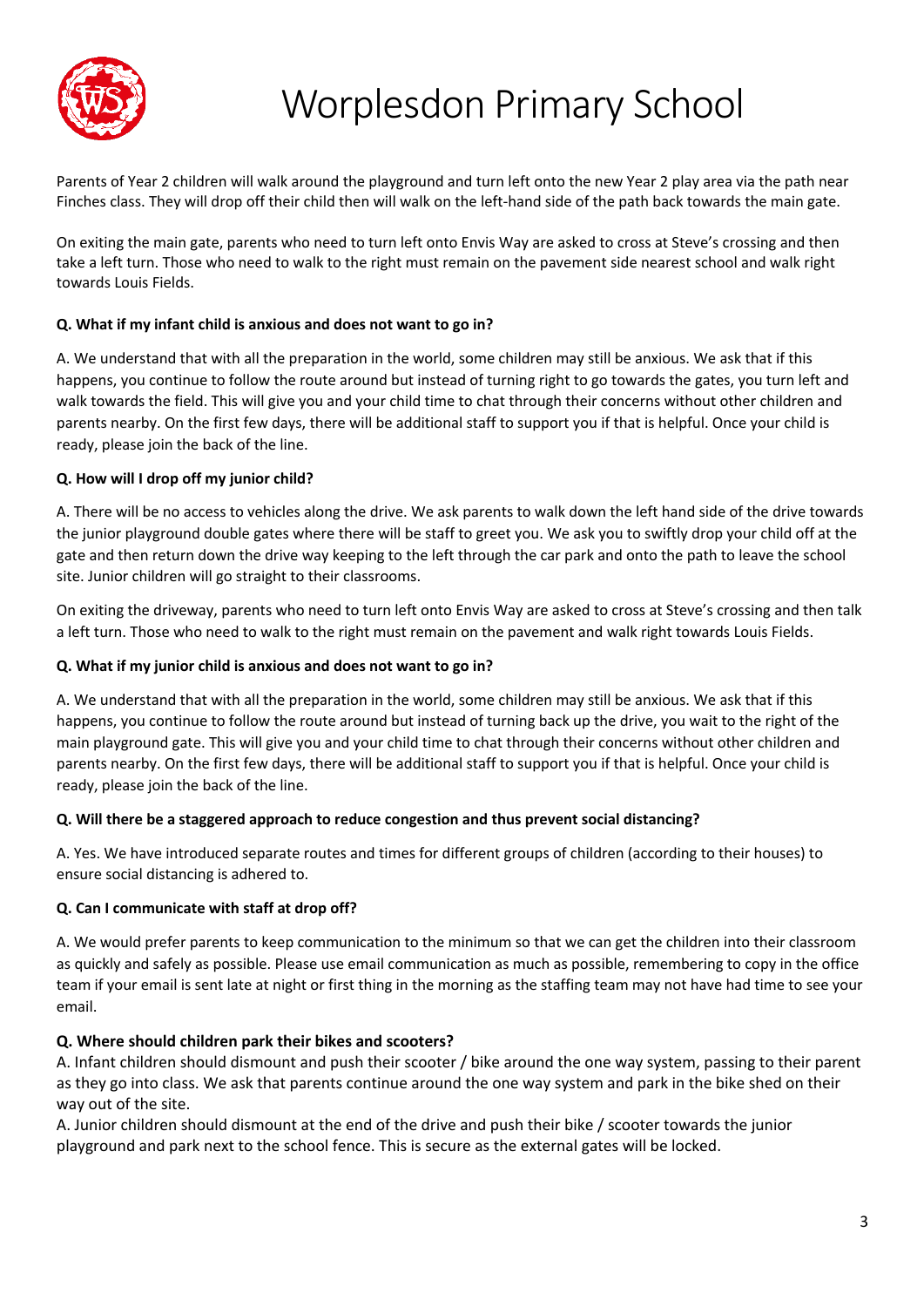

# **Q. Where should children store their helmets?**

A. They should be placed in a named bag and stored in their classroom.

### **Pick up arrangements**

### **Q. What time should I collect my child?**

A. We are staggering drop off to enable social distancing.

Those children in Water and Fire houses should be picked up at 3pm.

Those children in Earth and Air houses should be picked up at 3.15pm.

Please note: a separate document will be created for Early Brid & Night owls Club however closing time will remain at 6pm.

## **Q. How will I pick up my infant child?**

A. You would enter the site via the green gates and move through the same one way system as the morning drop off to your child's classroom and collect your child. The staff will have the children ready. Each child will leave their classroom as you pass their class door. As detailed above, due to the one way system, there will be minimal opportunity to converse at pick up. We encourage email communication with your class teacher. Please be mindful as you exit the school premises that you must continue to adhere to social distancing.

Parents of Year 2 children will walk around the playground and turn left onto the new Year 2 play area via the path near Finches class. They will spread out to ensure social distancing and their child will come to meet them. We ask that parents leave promptly.

# **Q. How will I pick up my junior child?**

A. There will be no access to vehicles along the drive. We ask parents to walk down the left hand side of the drive towards the junior playground double gates, enter the playground and stand apart. The children will walk out onto the playground to greet you. We ask you to leave the playground swiftly keeping to the left, walking back through the car park and onto the path to leave the school site.

#### **Q. I have two or more children. How do I pick them up at the same time?**

A. Due to the one way system, we are suggesting that you collect your junior child then join the one way system via the green gate between the main office entrance and PAC to join the infant one way system. Teachers know which of their children have siblings and understand that you will be a few minutes later.

#### **Q. Can my junior child meet me at a designated spot somewhere on the school site?**

A. Whilst we understand that this has been normal practice, we would appreciate this not happening until we have seen the new protocols implemented. If all goes well in the first few weeks back, we will be able to let junior children meet their parent at an agreed spot on the school site.

# **Q. Can my junior child walk out of school on their own to meet me?**

A. If you believe they are mature and responsible enought to do so then a ParentMail form must be completed before this can happen.

# **Q. Can my junior child walk home on their own?**

A. If you believe they are mature and responsible enough to do so then a ParentMail form must be completed before this can happen.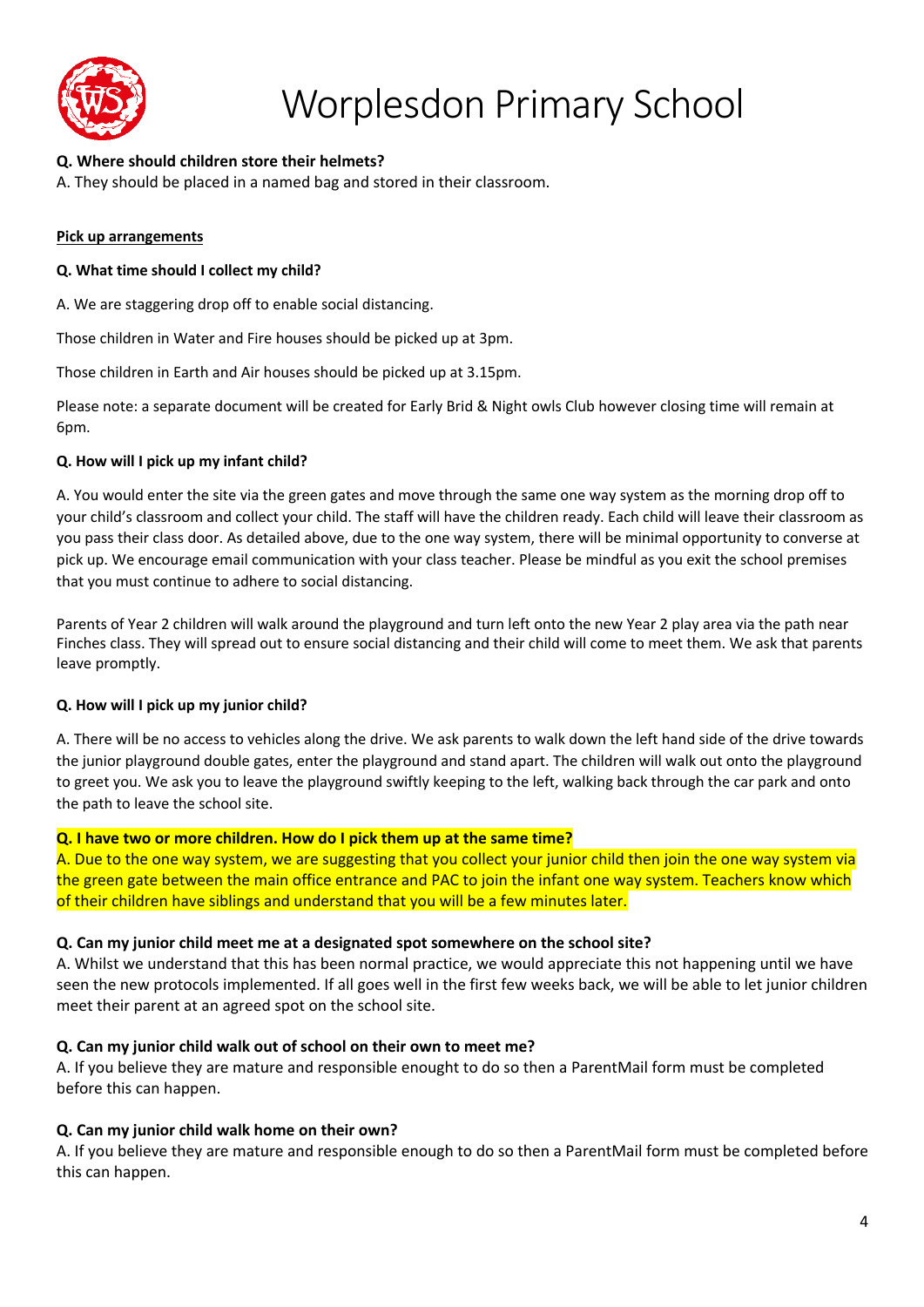

#### **Q. Will the school day be extended with the provision of breakfast and after school club?**

A. Yes. Early Bird & Night owl Clubs will be up and running from Thursday 3<sup>rd</sup> September (7.45am – 6pm). A separate FAQ will be completed for the club before the end of term.

#### **School environment set up**

#### **Q. How will the classroom be set up?**

**Reception & Year 1:** The children will be encouraged to play and learn together but with some social distancing, as appropriate for their age.

**Years 2 to 6:** As recommended in the government guidance, each classroom will be set up with rows of desks so that all children are facing forward.

#### **Q. Will children share resources in their classrooms?**

A. Yes, the guidance has changed. For individual and frequently used equipment such as pens and pencils, children and staff will have their own sets. Classroom based resources, such as books, games, maths manipulatives can be shared within the bubble with regular cleaning in between.

#### **Q. Will children be able to move freely around the school?**

A. No. Children will remain within their class bubble and their movement around the school will be carefully controlled so that social distancing can be upheld as much as possible.

#### **Q. Will my child be able to access the library and take books home?**

A. The guidance suggests that schools should limit the sharing of spaces so the school library will not be used however, staff will be able to take books from the library to their classroom for the children to enjoy both at school and at home. When these books are returned, they will go into the 'quarantine' class box and left untouched for 72 hours as scientific evidence shows that the virus can last up to 48 hours on surfaces (72 hours on plastic). Similarly, individual and guided reading books can be taken home with the same return procedures followed.

#### **Q. Will my child be able to access the hall?**

A. Yes but only with their class. The hall will be used for additional sporting and drama activities. It will be cleaned more frequently through the school day.

#### **Q. Will my child have access to raised playground equipment?**

A. Yes. Classes will be able to access the raised playground equipment one class at a time. The equipment will be cleaned between use.

#### **Q. Will my child have access to the playgrounds, field and forest area?**

A. Yes with their class and adhering to social distancing rules ensuring no contact with other classes.

#### **Q. How will my child access the toilets?**

A. In Reception, the toilets are within the class setting and this will be monitored and managed by the teaching staff. In Key Stage 1 and 2 classrooms, the children will have access to the toilets near their classroom and will be encouraged to go at break and lunchtimes, and regular class toilet breaks will be planned in where they will not meet children from other classes. However, we recognise that children will need to go to the toilet at other times within the school day. We will be working with the children to ensure that they are maintaining hygiene rules. External doors to the toilets will remain open but will maintain high levels of privacy and regular cleaning will be planned in. We will be working with the children to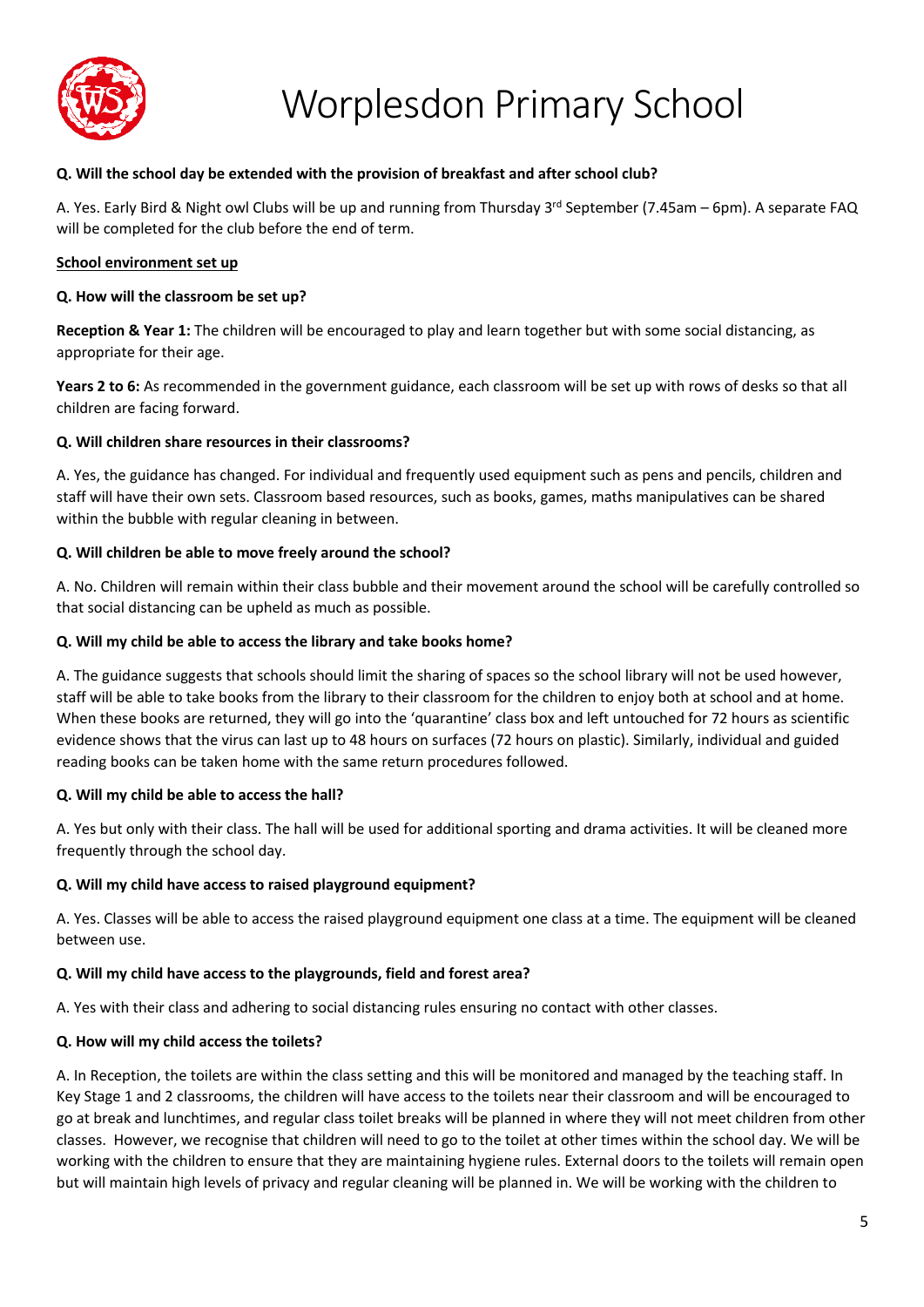

ensure they know how to use the communal facilities appropriately, maintaining social distances whilst moving between the classroom and the toilet and washing their hands after going to the toilet.

# **Curriculum**

# **Q. What will the curriculum look like?**

A. Our focus will be the well-being of children, ensuring that they settle back into school life positively, forming relationships with their peers and the staff. Teaching staff will spend the first couple of weeks recapping previous learning so that children feel confident and happy before new content is covered. As always, staff will be using the assessments from the previous class teacher, work in the children's books (passed up from the previous teacher) and their own observations to inform their planning for the autumn term.

# **Q. What will the curriculum at home look like?**

A. Where a child has had to self-isolate, work will be provided via Google Classroom. Those children attending school will not require remote education however their homework passports will be set using the Google Classroom.

# **Q. I have heard that singing and chanting can increase the risk of infection, what are the school doing about this?**

A. The guidance from the government, so far, explains that children should be in groups of no more than 15, physically distanced and positioned back to back or side to side. We await the more detailed guidance pending from the DfE before making a decision on singing at Worplesdon.

## **Non-curriculum time**

## **Q. What will playtimes look like?**

A. Children will use the outdoors but within their class and adhering to social distancing. Children will be taught new games that they can play together safely without the need to share equipment. Equipment will be provided for use within their class bubble.

# **Q. What will lunchtimes look like?**

A. Children will eat their lunches with their class either within their classroom or picnicking outside safely. As with playtimes, they will use the outdoors but within their class and adhering to social distancing. Children will be taught new games that they can play together safely without the need to share equipment.

# **Q. Can children still order a school dinner?**

A. Yes, all children are eligible to order a lunch and it will be made fresh on site. There will only be two options per day. Costs remain the same.

#### **Q. Can my child bring in their own lunchbox?**

A. Yes. If your child brings in their own lunchbox, we ask that it fits into their school bag. We also encourage children in all years to bring in a full water bottle and a morning and afternoon snack.

# **Q. Will my child have access to equipment for playtime?**

A. Yes. The staff have organised specific equipment which has been deep cleaned. Children will be able to share tis equipment within their class bubble. This equipment will be frequently cleaned.

#### **Q. How will you ensure classes are kept a safe distance from each other outside?**

A. The outdoor area will be zoned. Specific classes will keep within a particular zone. Each class will be able to experience a different zone over the course of the week.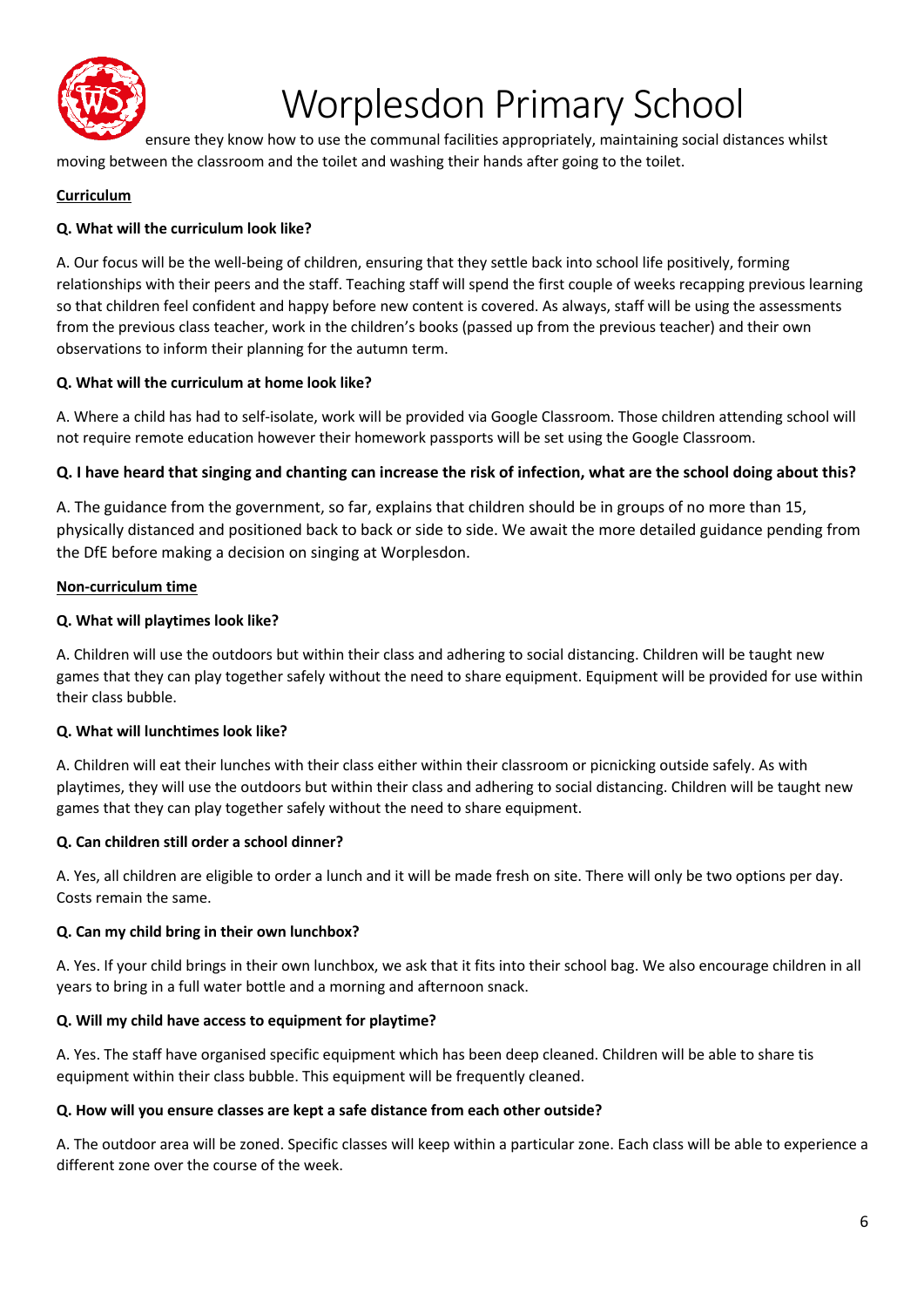

## **Birthdays**

#### **Q. Can the children sing Happy Birthday?**

A. Currently, no. We will play music and teach the children how to sign the song.

## **Q. Can children give out sweets for their birthday?**

A. Yes but they must be wrapped and have sat in the quarantine box for 48 hours before the teacher gives out using gloves.

## **Cleaning**

## **Q. Has the school had a deep clean?**

A. Yes, following the government guidance.

## **Q. Will the school be cleaned daily?**

A. Yes. The school will be cleaned at the end of each day. In addition, there will be a mid-day clean by our cleaning team. Furthermore, each class will have a supply of cleaning wipes for the children and teaching staff to use e.g. wiping a chrome book before and after they use it, wiping their own whiteboard or plastic tray.

## **Q. Will children continue to be encouraged to wash their hands?**

A. Yes. The children are expected to wash their hands before they leave for school. On entering the classroom, they will wash their hands or use the anti-bac gel provided. Throughout the day, staff will build in regular handwashing.

### **Q. How will you minimise children and staff touching the same door handles.**

A. Doors will be kept open. They will also be part of the midday clean as well as the normal end of day clean.

#### **Parking**

#### **Q. Who can park on site?**

A. Staff will continue to park onsite but using the front car park only, leaving the car park near the junior playground free for junior parents and children to access the school site safely.

# **Q. What if I have a disabled badge?**

A. If you have a disabled badge, you will drop off your child at the top of the main gate entrance to school where a member of staff will greet you. This applies to taxi drop offs also.

#### **First Aid, illness & intimate care**

#### **Q. What happens if my child requires first aid?**

A. Your child will receive first aid as they normally would do, usually by being seen to by a member of the class teaching team or a member of the office team who are all first aid trained. PPE would only be worn by office staff if the child develops symptoms of Coronavirus.

# **Q. What if a child shows symptoms of COVID 19?**

A. When a child, young person or staff member develops symptoms compatible with coronavirus, they should be sent home and advised to book a test. If the test is negative, they feel well and no longer have symptoms, they can stop selfisolating. If they test positive, they must self-isolate for at least 7 days from the day they started showing symptoms. Their household members should self-isolate for 14 days.